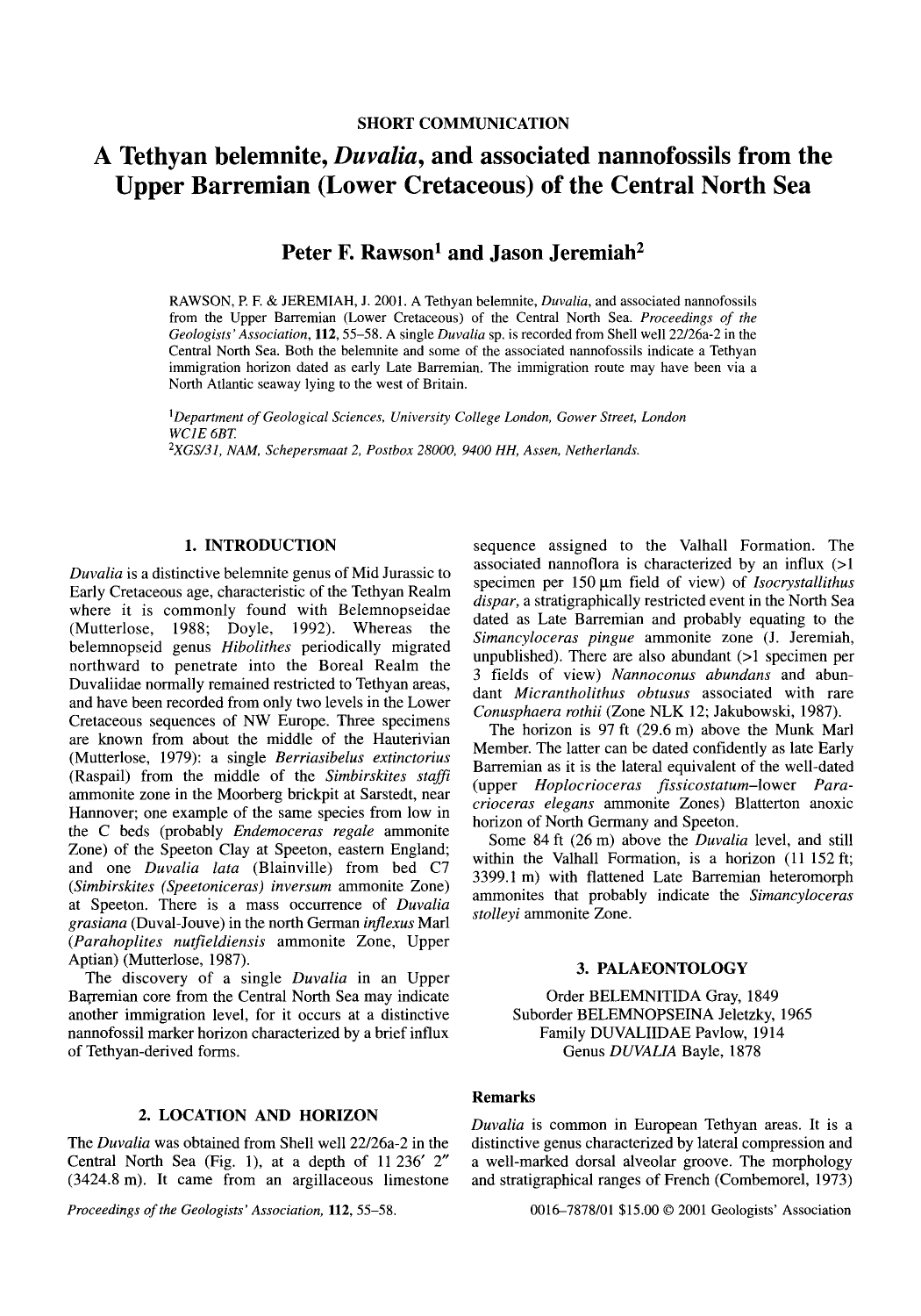

Fig. 1. Palaeogeographical setting of the North Sea Basin, showing the position of well 22/26a-2 (map modified from Rawson 1995a, fig. I).

and Caucasian/Crimean (Kabanov, 1960) Early Cretaceous forms are known in detail, and Mutterlose (1990) has given a general summary of the range of Early Cretaceous species in Europe.

*Du valia* sp. (Fig. 2)

#### Material

One specimen, Natural History Museum, London, no. C.59620.

## Remarks

The specimen is slightly compressed with a long dorsal groove that extends to the beginning of the very bluntly rounded apical region. This combination of characteristics does not match exactly with any described *Duvalia* species but most closely approaches the morphology of *D. lata* (Valanginian-earliest Hauterivian), especially in degree of lateral compression - other *Duvalia* are more strongly compressed. *D. lata* also has a groove of comparable length to that of *D*. sp., but its apex is less blunt (see Combemorel, 1973, pl. 1, figs  $1-8$ ). Some varieties of *D. dilata* (Blainville) (Early Valanginian-Late Hauterivian) have an equally blunt apex (e.g. Combemorel, 1973, pl. 3, figs 3-4) but this species is a much more compressed form in which the dorsal groove is short, essentially limited to the alveolar region. *D.* *grasiana* (Duval-Jouve) (Late Early Barremian to Albian) has a long groove but a less blunt, often sharp, apex, and is more compressed (e.g. Combemorel, 1973, pl. 4, figs 4-5; Mutterlose, 1987, pI. 2, figs 1, 2, 6).

Family CALYPTROSPHAERACEAE Boudreaux & Hay, 1969 Genus *ISOCR YSTALLlTHUS* Verbeeck, 1976 *Isocrys tallithus dispar* (Varol, 1990) n. comb. (Figs 3a-d)

*1990 Calc ulites dispar* Varol in Al-Rifaiy *et al .,* pp. 192-193, pl. 3, figs 13-20.

#### Material

Sample material is held in the micropalaeontology collections at University College London.

#### **Diagnosis**

A small, elliptical holococcolith with a thin rim. The central perforation is crossed by an arched, bifurcated bridge with a stem.

#### Remarks

Varol (in Al-Rifaiy *et al. ,* 1990) did not recognize a central perforation crossed by an arched, bifurcated bridge with a spine when he described the type material from Sierra de Sapello, Mexico. This was a result of overgrowth in the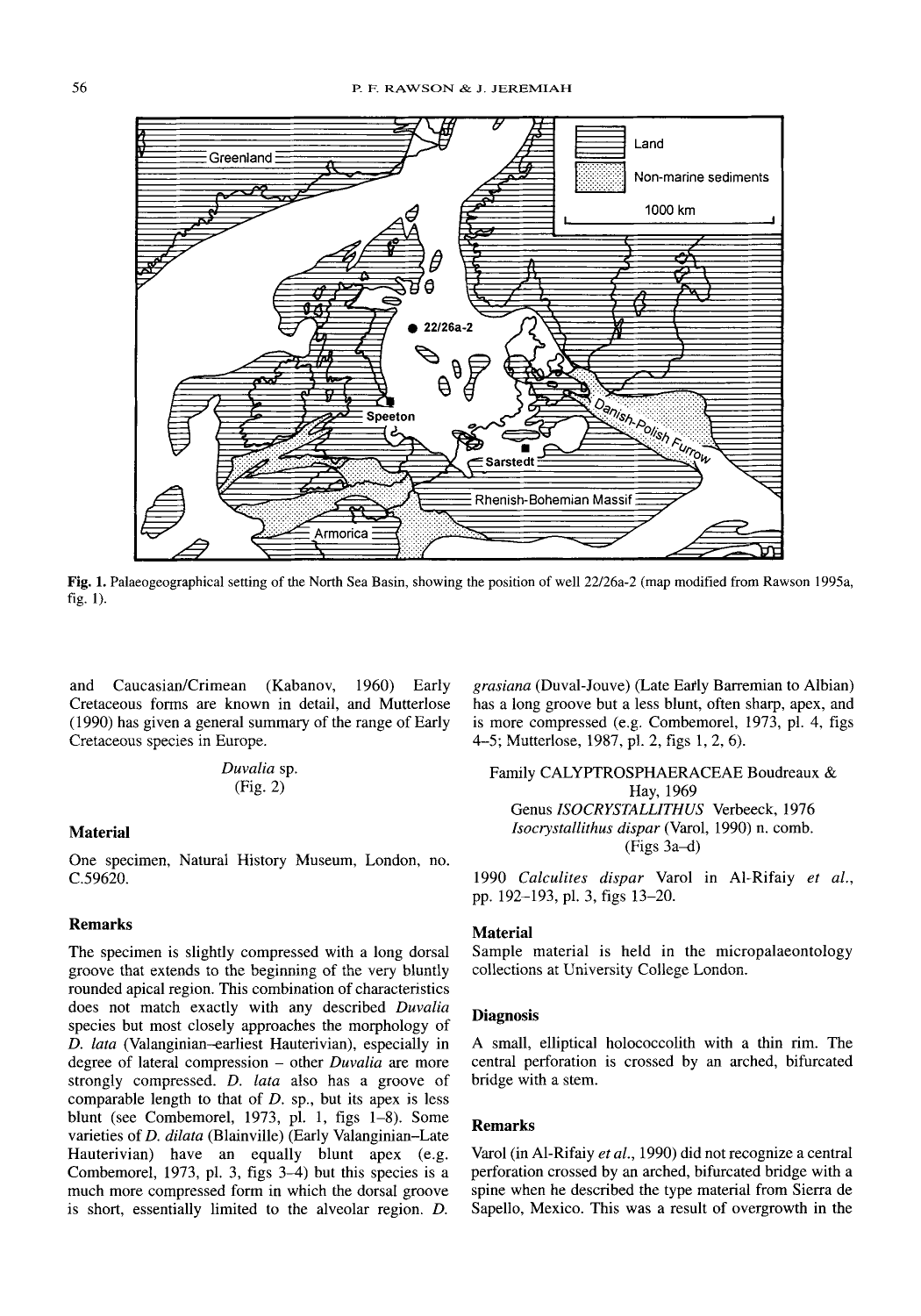

Fig. 2. *Duvalia* sp. lateral (left) and dorsal (right) views. Vallhall Formation, well 22/26a-2, 11 236 ft. NHM C.59620, x 1.

original material (0. Varol, pers. comm.). In the Late Barremian material from well 22/26a-2 the central perforation is also obscured by overgrowth . In side views, however, the spines are readily observed.

*lsocrystallithus dispar* has a recorded age range in Tethyan areas of Late Barremian to Early Cenomanian.





Fig. 3. *Isocrystallithus dispar* (Varol, 1990) n. comb. (a-b) Valhall Formation, well 22/26a-2, II 236 ft; (e) Valhall Formation, well 22/26a-2, 11 239 ft; (d) Bed A2, Speeton Clay Formation, Speeton, Yorkshire (all specimens photographed under cross-nicols). The scale bar is  $10 \mu m$ .

Varol (in Al-Rifaiy *et al.,* 1990) originally described this form from the Albian of Mexico, and Upper Albian to Lower Cenomanian sediments of Ecuador, Peru and Colombia, but it has since been found in the highest Barremian of the Rio Argos section, southern Spain (J. Jeremiah, unpublished), the Aptian of Venezuela (Crux, pers. comm, 1994), the Lower Aptian Atherfield Clay of southern England (J. Jeremiah, unpublished) and the Middle Aptian of the Vocontian Trough of SE France (J. Jeremiah, unpublished).

#### 4. DISCUSSION

The Barremian belemnite and microfossil sequences of the NW European Province are overwhelmingly boreal, while most of the ammonites are apparently endemic derivatives of Tethyan Hauterivian genera (Rawson, 1995b). The Barremian was an interval when the North Sea and North German basins are believed to have become isolated from Mediterranean Tethys by closure of the Polish-Danish Furrow at about the end of the Hauterivian. But there is ammonite evidence to suggest that the North Sea Basin remained open to intermittent Tethyan influence, probably via a North Atlantic seaway (Fig. I). Two invasions of Tethyan ammonites occurred (Rawson, 1995b). The first was in the mid Barremian (Table I), not long before the *Duvalia* specimen and associated nannofossils migrated here. It was characterized by the appearance of desmoceratid ammonites in Germany and Speeton, essentially in the *Paracrioceras elegans* and *Paracrioceras denckmanni* Zones. Then, very late in the Barremian *(Parancyloceras bidentatum* Zone), *Aconeceras* appeared in abundance. This ammonite is not known from rocks of this age in Mediterranean Europe and may have been derived from the eastern Pacific (Rawson, 1995b). In addition, a distinctive, short-ranged Tethyan heteromorph, *Heteroceras*, occurs at the *Aconeceras* level in eastern England.

The discovery of a Tethyan *Duvalia* at the same horizon as a significant influx of Tethyan-derived nannofossils provides further evidence for a Tethyan link. In the North Sea Basin this is the only level where *lsocrystallithus*

Table 1. Zonation of the NW European Barremian, showing the main immigration horizons

|                  | Parancyloceras bidentatum <sup>c</sup>   |
|------------------|------------------------------------------|
| <b>UPPER</b>     | Simancyloceras stolleyi                  |
| <b>BARREMIAN</b> | Simancyloceras pingue <sup>b</sup>       |
|                  | Paracrioceras denckmanni <sup>a</sup>    |
| $- - 7 - -$      |                                          |
|                  | Paracrioceras elegans <sup>a</sup>       |
| <b>LOWER</b>     | 'Hoplocrioceras' fissicostatum           |
| <b>BARREMIAN</b> | 'Hoplocrioceras' rarocinctum             |
|                  | Simbirskites (Craspedodiscus) variabilis |
|                  |                                          |

<sup>a</sup>mid Barremian (Rawson, 1995b) <sup>b</sup>the *Duvalia* horizon

<sup>c</sup>latest Barremian (Rawson, 1995b).